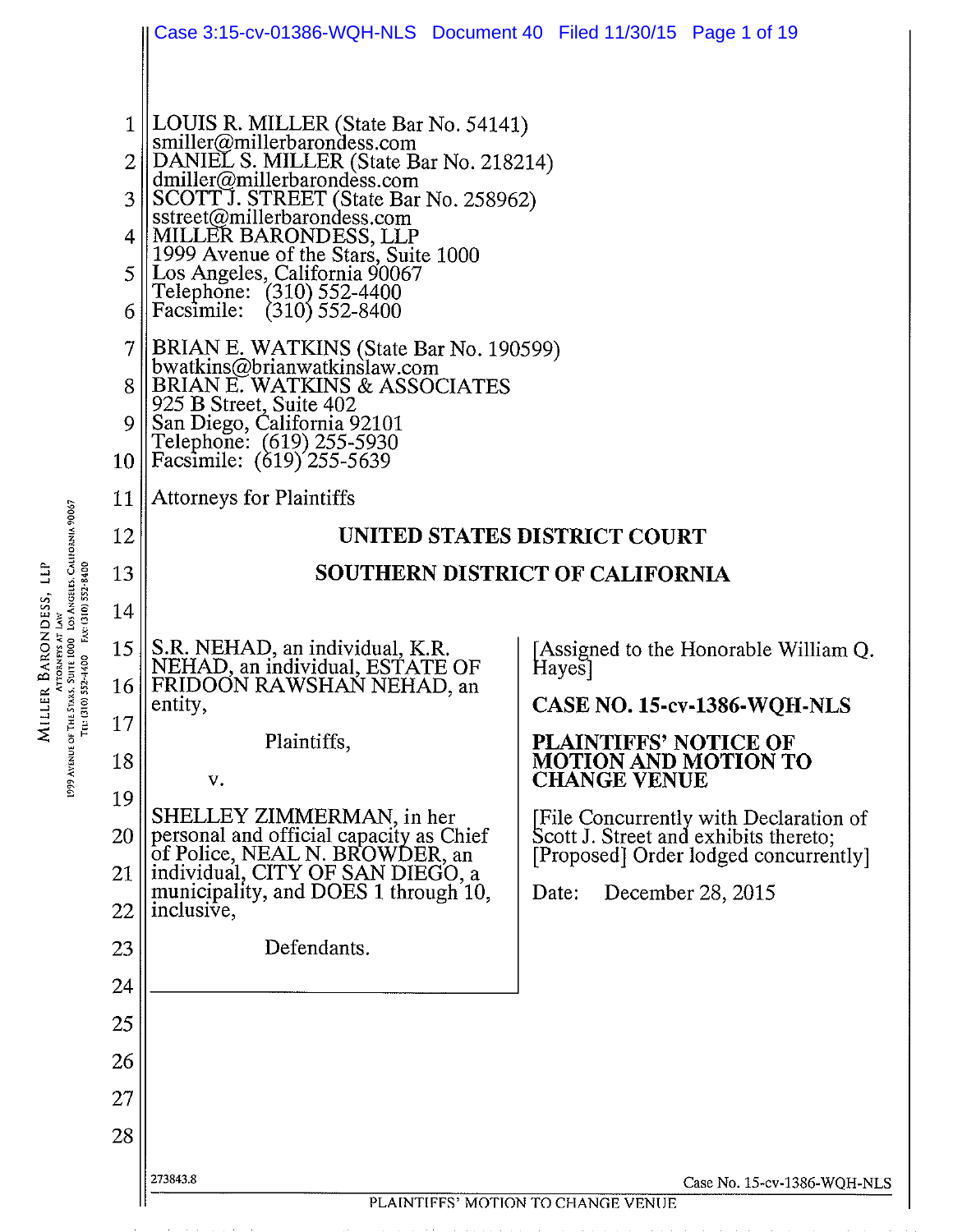|                                                                                                                 | 1              | <b>TABLE OF CONTENTS</b> |           |                                                                 |  |  |
|-----------------------------------------------------------------------------------------------------------------|----------------|--------------------------|-----------|-----------------------------------------------------------------|--|--|
|                                                                                                                 | $\overline{2}$ |                          |           | Page                                                            |  |  |
|                                                                                                                 | 3              | I.                       |           |                                                                 |  |  |
|                                                                                                                 | $\overline{4}$ | II.                      |           |                                                                 |  |  |
|                                                                                                                 | 5              |                          | A.        |                                                                 |  |  |
|                                                                                                                 | 6              |                          | <b>B.</b> |                                                                 |  |  |
|                                                                                                                 | 7              |                          | C.        |                                                                 |  |  |
|                                                                                                                 | 8              |                          | D.        |                                                                 |  |  |
|                                                                                                                 | 9              |                          | Ε.        |                                                                 |  |  |
|                                                                                                                 | 10             |                          | F.        |                                                                 |  |  |
|                                                                                                                 | 11             |                          | G.        | The City Used the DA's Media Campaign to Taint the Jury Pool  9 |  |  |
| 999 Avenue of The Staxs, Suite 1000   Los Angeles, Calhorna 90067<br>Tel: (310) 532-4400    Fax: (310) 532-8400 | 12             | III.                     |           |                                                                 |  |  |
|                                                                                                                 | 13             |                          | A.        | Inflammatory Pre-Trial Publicity Violates the Constitution 10   |  |  |
|                                                                                                                 | 14             |                          | Β.        |                                                                 |  |  |
|                                                                                                                 | 15             |                          | C.        |                                                                 |  |  |
|                                                                                                                 | 16             |                          | D.<br>Ε.  | Voir Dire Will Not Cure the Prejudice Caused by the DA 14       |  |  |
|                                                                                                                 | 17<br>18       | IV.                      |           | CONCLUSION                                                      |  |  |
|                                                                                                                 |                |                          |           | .15                                                             |  |  |
|                                                                                                                 | 19<br>20       |                          |           |                                                                 |  |  |
|                                                                                                                 | 21             |                          |           |                                                                 |  |  |
|                                                                                                                 | 22             |                          |           |                                                                 |  |  |
|                                                                                                                 | 23             |                          |           |                                                                 |  |  |
|                                                                                                                 | 24             |                          |           |                                                                 |  |  |
|                                                                                                                 | 25             |                          |           |                                                                 |  |  |
|                                                                                                                 | 26             |                          |           |                                                                 |  |  |
|                                                                                                                 | 27             |                          |           |                                                                 |  |  |
|                                                                                                                 | 28             |                          |           |                                                                 |  |  |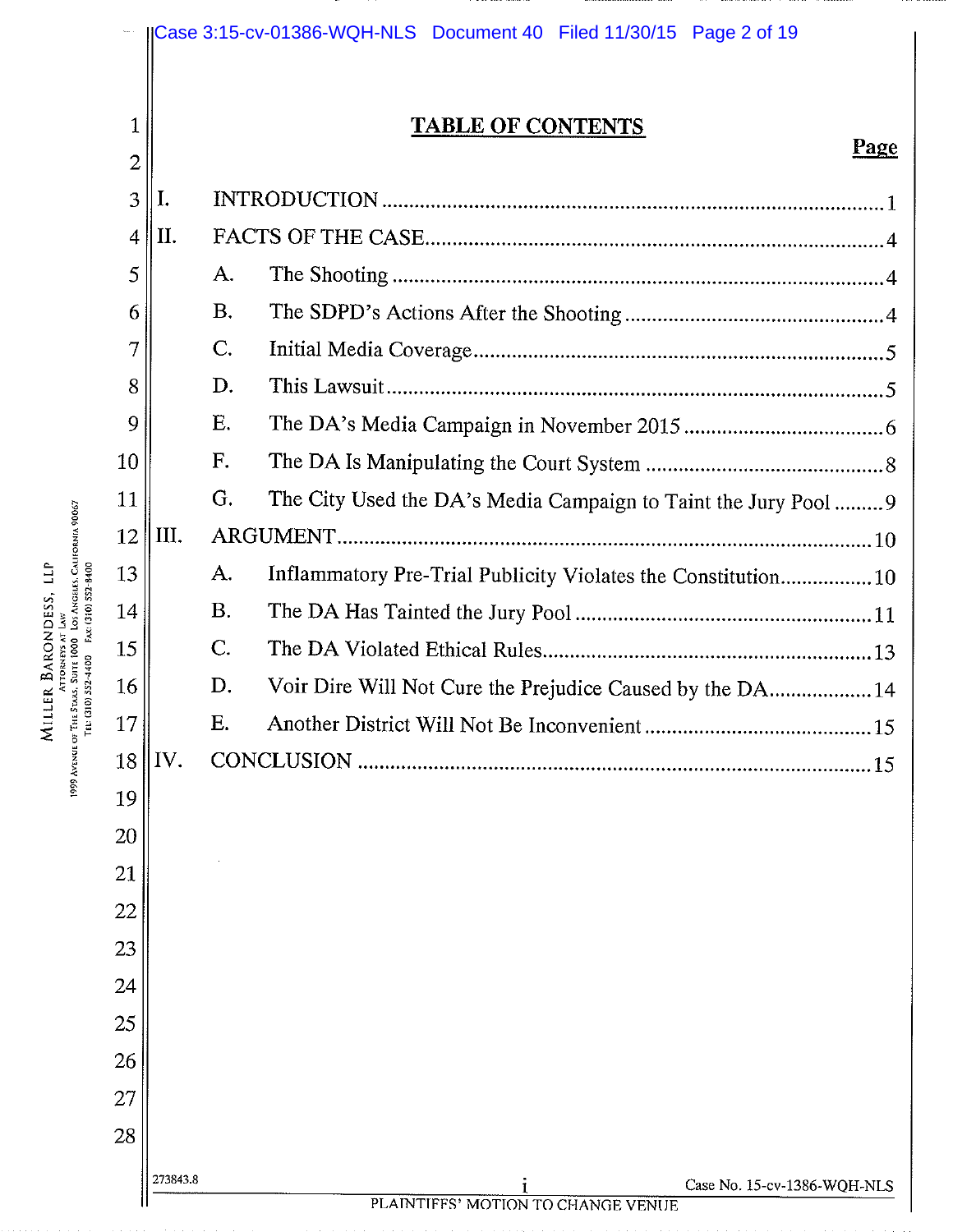|                                                                                                                                                 |                | Case 3:15-cv-01386-WQH-NLS  Document 40  Filed 11/30/15  Page 3 of 19                                                                  |
|-------------------------------------------------------------------------------------------------------------------------------------------------|----------------|----------------------------------------------------------------------------------------------------------------------------------------|
|                                                                                                                                                 |                | <b>TABLE OF AUTHORITIES</b>                                                                                                            |
|                                                                                                                                                 | $\overline{2}$ | <b>Page</b>                                                                                                                            |
|                                                                                                                                                 | 3              | <b>CASES</b>                                                                                                                           |
|                                                                                                                                                 | 4              | Blanco v. Banco Industrial de Venezuela, S.A.,                                                                                         |
|                                                                                                                                                 | 5              | Casey v. Moore,                                                                                                                        |
|                                                                                                                                                 | 6              |                                                                                                                                        |
|                                                                                                                                                 | 7              | Del Grosso v. City of Philadelphia,                                                                                                    |
|                                                                                                                                                 | 8<br>9<br>10   | Gotbaum v. City of Phoenix,                                                                                                            |
|                                                                                                                                                 |                | $ Hyp\rho$ olite v. Collins,<br>No. 11-CV-588 (WIG), 2015 WL 269219, (D. Conn. Jan. 21, 2015) 11                                       |
|                                                                                                                                                 | 11             | Koch v. Koch Indus., Inc.,                                                                                                             |
|                                                                                                                                                 | 12             |                                                                                                                                        |
|                                                                                                                                                 |                | 13 $\left\  Nat \right\ $ Fuel Gas Co. v. U.S. Energy Savings Corp.,<br>No. 07-CV-440A(F), 2008 WL 2405725, (W.D.N.Y. June 11, 2008)11 |
| WHLER BARONDESS, LLP<br>- Attorneys at Law<br>pt The Sens, Suit 1000-los Angeles, California 90067<br>Tel: (310) 832-4408 - Fax: (310) 832-8400 | 14<br>15       | Nevers v. Killinger,                                                                                                                   |
|                                                                                                                                                 |                | 16 <i>Sheppard v. Maxwell</i> ,<br>384 U.S. 333 (1966)<br>13, 14                                                                       |
|                                                                                                                                                 | 17             | Watts v. Hollock,                                                                                                                      |
| 1999 AVENUE OF THE S<br>TEL (3)                                                                                                                 | 18             |                                                                                                                                        |
|                                                                                                                                                 | 19             |                                                                                                                                        |
|                                                                                                                                                 | 20<br>21       | <b>STATUTES</b>                                                                                                                        |
|                                                                                                                                                 | 22             |                                                                                                                                        |
|                                                                                                                                                 | 23             |                                                                                                                                        |
|                                                                                                                                                 | 24             |                                                                                                                                        |
|                                                                                                                                                 | 25             |                                                                                                                                        |
|                                                                                                                                                 | 26             | <b>OTHER AUTHORITIES</b>                                                                                                               |
|                                                                                                                                                 | 27             |                                                                                                                                        |
|                                                                                                                                                 | 28             |                                                                                                                                        |
|                                                                                                                                                 |                | 273843.8<br>Case No. 15-cv-1386-WQH-NLS<br>$\overline{\mathbf{1}}$<br>PLAINTIFFS' MOTION TO CHANGE VENUE                               |

 $\ddot{\phantom{0}}$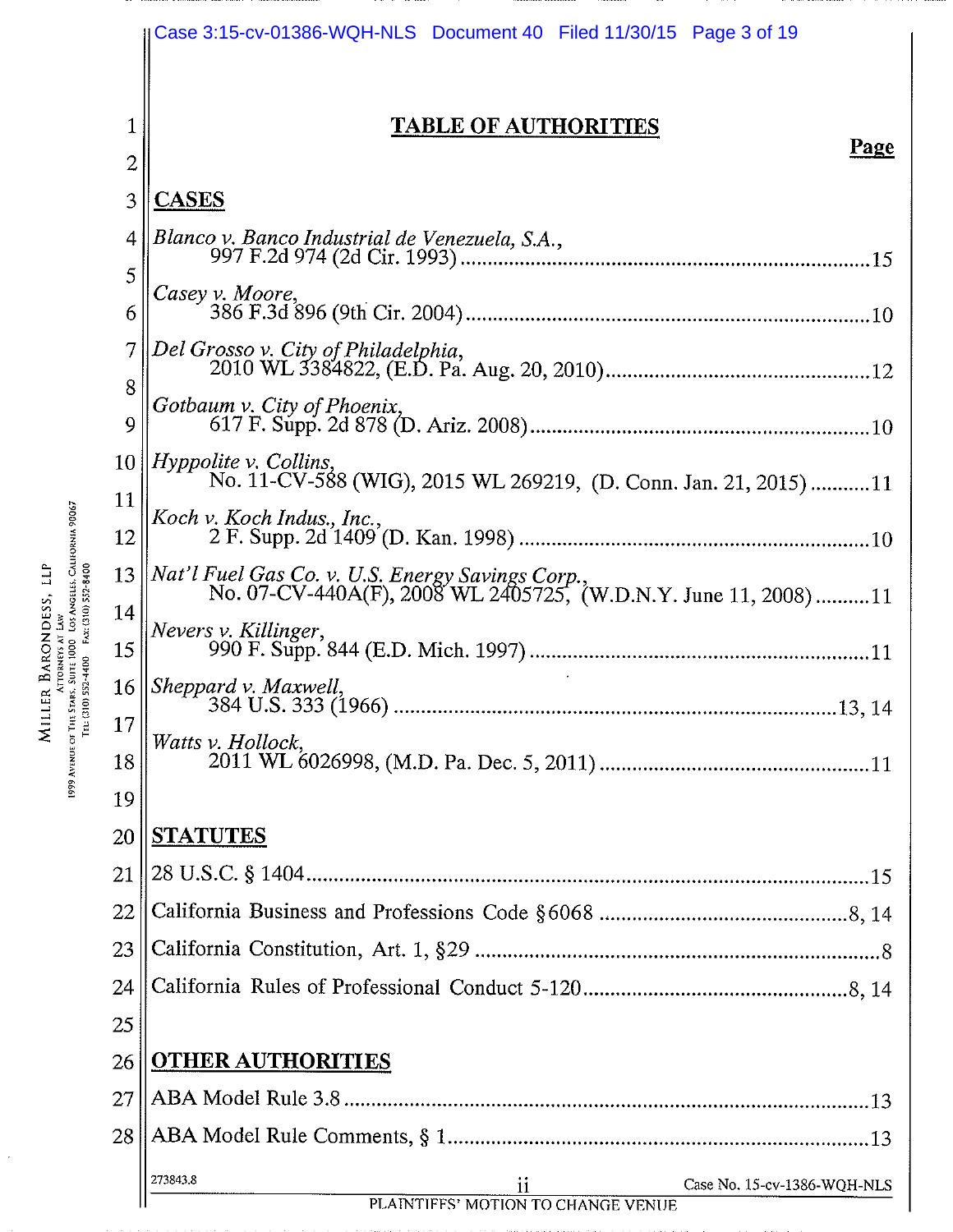# 1 TO ALL PARTIES AND THEIR ATTORNEY OF RECORD:

**PLEASE TAKE NOTICE** that, on December 28, 2015, or as soon thereafter as the matter may be heard before the Honorable William Q. Hayes, Plaintiffs S.R. Nehad and K.R. Nehad (the "Nehads") and the Estate of Fridoon Rawshan Nehad (collectively, "Plaintiffs") will, and hereby do, move for an order transferring this case to the Central District of California or another District in the State of 7 || California.

8 | This relief is sought under the Fifth and Fourteenth Amendments to the U.S. 9 Constitution, on the grounds that the San Diego County District Attorney has made  $10$  dishonest, inflammatory and gratuitous statements about this case in the press, 11 || including improper and inadmissible attacks on the victim (Fridoon) and praise for 12 the shooter (Officer Neal Browder). The DA's media campaign has irreparably  $\frac{13}{13}$  tainted the jury pool and denied Plaintiffs their constitutional right to a fair trial.

 $14$  The Motion is based on this Notice of Motion and Motion, the attached 15 || Memorandum of Points and Authorities, the Declaration of Scott J. Street and  $16$  exhibits thereto, all pleadings and papers on file in this action, and any other 17 || material the Court deems proper. Pursuant to the Court's Local Rules, Plaintiffs'  $18$  counsel met-and-conferred with counsel for the Defendants prior to filing the 19 Motion and asked that Defendants stipulate to changing venue; they declined. 20 || Plaintiffs request oral argument.

22 DATED: November 30, 2015 MILLER BARONDESS, LLP

 $By:$   $\frac{f(1)}{f(2)}$ 

LOUIS R. MILLER 26 Attorneys for Plaintiffs S.R. NEHAD,  $27$  || K.R. NEHAD, and ESTATE OF FRIDOON RAWSHAN NEHAD

273843.8 1 Case No. 15-cv-1386-WQH-NLS

21

23

24

25

28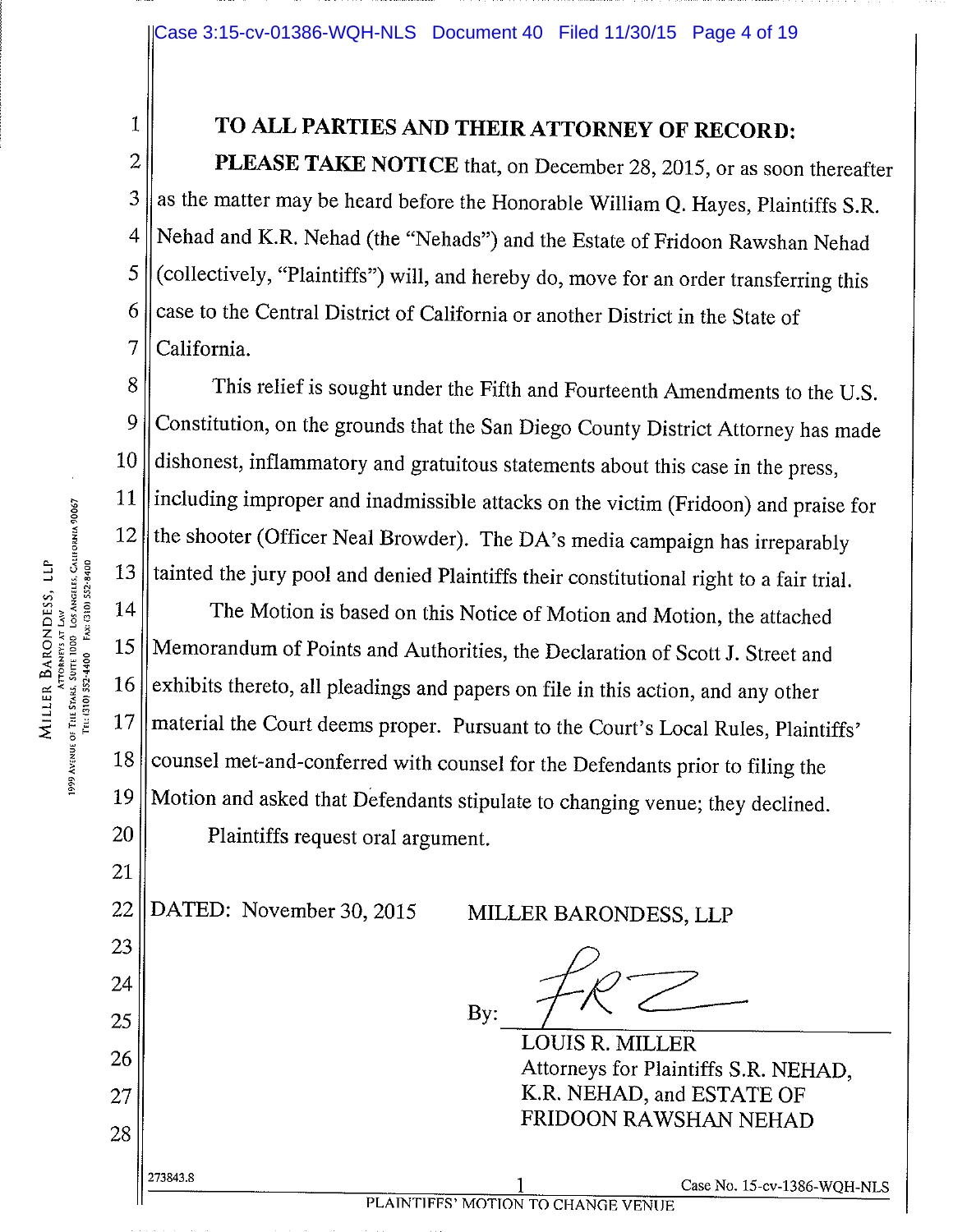# 1 MEMORANDUM OF POINTS AND AUTHORITIES

# $2$ ||I. INTRODUCTION

3 || This case arises from a fatal police shooting. Plaintiffs filed suit in San Diego | because the shooting happened there. But they can no longer get a fair trial in San Diego because <sup>a</sup> high-level, powerful, trusted public official, San Diego County District Attorney Bonnie Dumanis, has gone out in the media and prejudiced the ||jury pool. The motion is based on actions by the popularly-elected chief prosecutor 8 | for San Diego County.

9 | Recently, on November 9, 2015, DA Dumanis called a press conference and made dishonest, inflammatory and gratuitous statements about this case. She  $\parallel$  attacked the victim, Fridoon Nehad, as a violent criminal with a long rap sheet; and she praised the shooter, Officer Neal Browder, as a model police officer who did || nothing wrong.

- 15 **•** Identified 18 prior violent incidents involving Fridoon (dating to 2004);
- $16 \parallel \cdot \cdot \cdot$  Called Fridoon a drug addict who was a threat to the community;
- 17 **•** Said Fridoon "was not taking any appropriate medications to treat his 18 bipolar disorder or schizophrenia";
- 19 **•** Said Fridoon "was not someone who could be reasoned with";
- 20 **•** Called Fridoon's family "his most frequent victims"; and
- 21 **•** Speculated that Fridoon knew Browder was a police officer and 22 attacked him anyway.

23 **DA** Dumanis also lied about the video of the shooting, saying it shows  $24$  Fridoon in "mid-stride" when the shooting occurred and that Fridoon was about to 25 attack Browder with a weapon. In fact, per the video, Fridoon was *stopped*, 25 feet 26 away from Browder and was holding a *blue pen* when Browder inexplicably gunned

 $\begin{bmatrix}\n\frac{1}{2} & \frac{3}{5} & \frac{2}{5} & \frac{5}{5} & \frac{5}{5} & \frac{5}{5} & \frac{5}{5} & \frac{5}{5} & \frac{5}{5} & \frac{5}{5} & \frac{5}{5} & \frac{5}{5} & \frac{5}{5} & \frac{5}{5} & \frac{5}{5} & \frac{5}{5} & \frac{5}{5} & \frac{5}{5} & \frac{5}{5} & \frac{5}{5} & \frac{5}{5} & \frac{5}{5} & \frac{5}{5} & \frac{5}{5} & \frac{5}{5} & \frac{5}{5} & \frac{5}{$ Attornes at Law<br>1999 Avenue of The Stars, Suite 1000 - Los Angeles, Calhornia 90067<br>Tel: (310) 552-4400 - Fax: (310) 552-8400

27

28

273843.8 <sup>1</sup> Case No. 15.cv.1386-wQH-NLS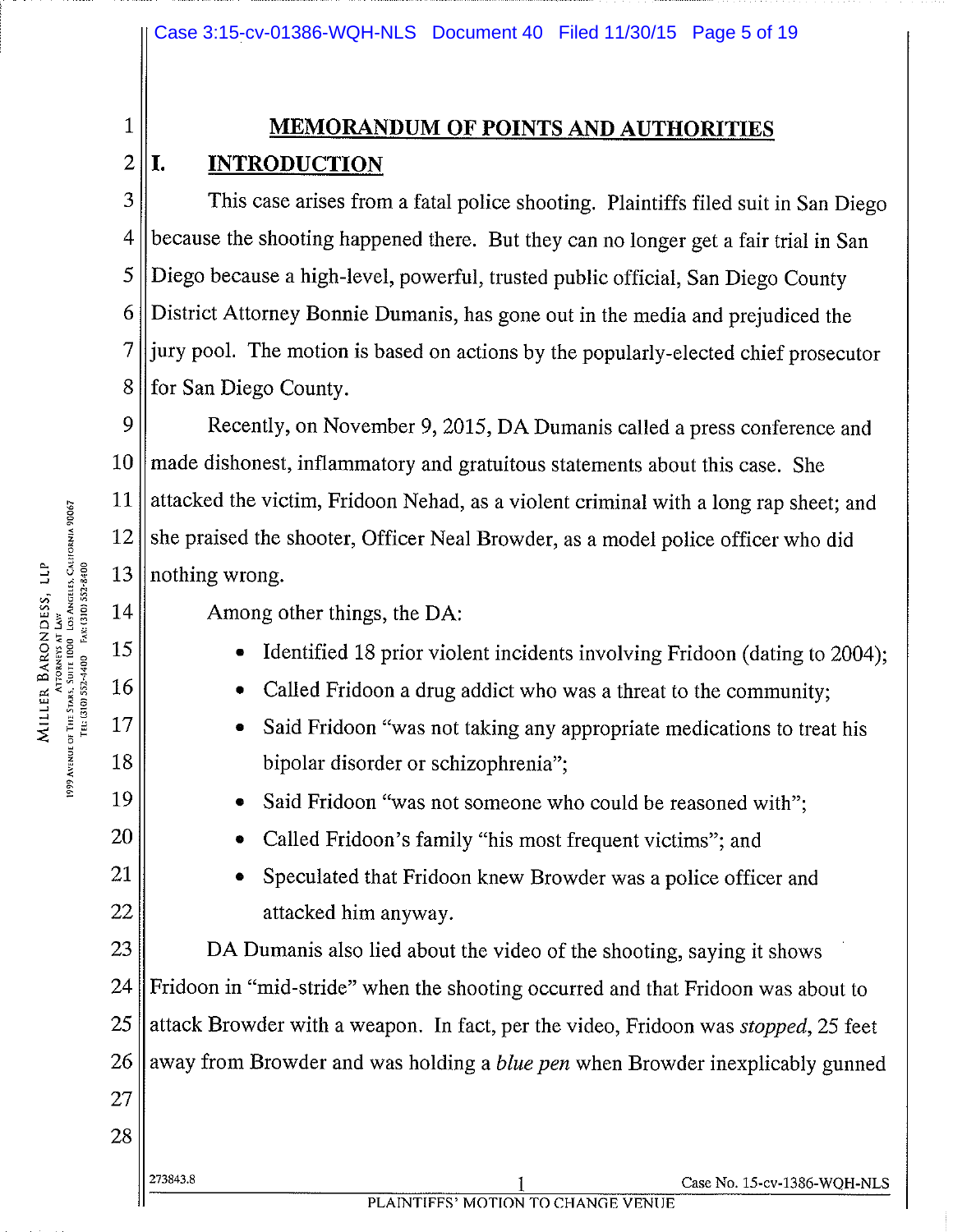#### Case 3:15-cv-01386-WQH-NLS Document 40 Filed 11/30/15 Page 6 of 19

1 him down. Dumanis had the video and made these false statements anyway.<sup>1</sup>

2 ||<br>These were not isolated statements. DA Dumanis called a press conference to broadcast her comments in the media as widely as possible. Every television station || in San Diego covered the story. And the DA is continuing to spread her "story" through social media – Twitter, press releases and Facebook.

 $6 \parallel$  That is different than how the DA has handled other police shootings. We obtained letters from seven other shootings in which DA Dumanis declined to file 8 charges against a police officer. Each letter contained a description of the facts and a single sentence saying that: "Irrespective of any laws applicable to situations where peace officers use deadly force in accomplishing their duties, the law of self-defense is available to any person."

12 The DA changed that section in Fridoon's letter. She expanded the single 13 Sentence about self-defense to *five pages*. She used this expanded "self-defense" 14 Section to list Fridoon's prior "bad acts" – evidence that is not admissible in this 15 case but is now all over the public airwaves. Copies of these letters are attached to 16 the accompanying declaration.

17 The DA held the press conference ostensibly to announce that her office 18 would not file charges against the officer. But she went much further than ever 19 before, far beyond her own prior practice. It is evident that the DA was working to 20 || prejudice Plaintiffs' case.

 Making matters worse, the DA previously filed <sup>a</sup> declaration opposing release of the shooting video. Her plan, as is now obvious, was to initially block release of the video, then prejudice the jury pool by maligning the victim, praising Officer Browder and calling the video's reliability into question. The DA wanted to get her "spin" out to the public before the video was released.

 $26 \parallel$ 

| 273843.8 |                                    | Case No. 15-cv-1386-WQH-NLS |
|----------|------------------------------------|-----------------------------|
|          | PLAINTIFFS' MOTION TO CHANGE VENUE |                             |

 $27 \parallel^1$  For the Court's information, Plaintiffs are lodging a copy of the video under seal  $28$  per the Protective Order.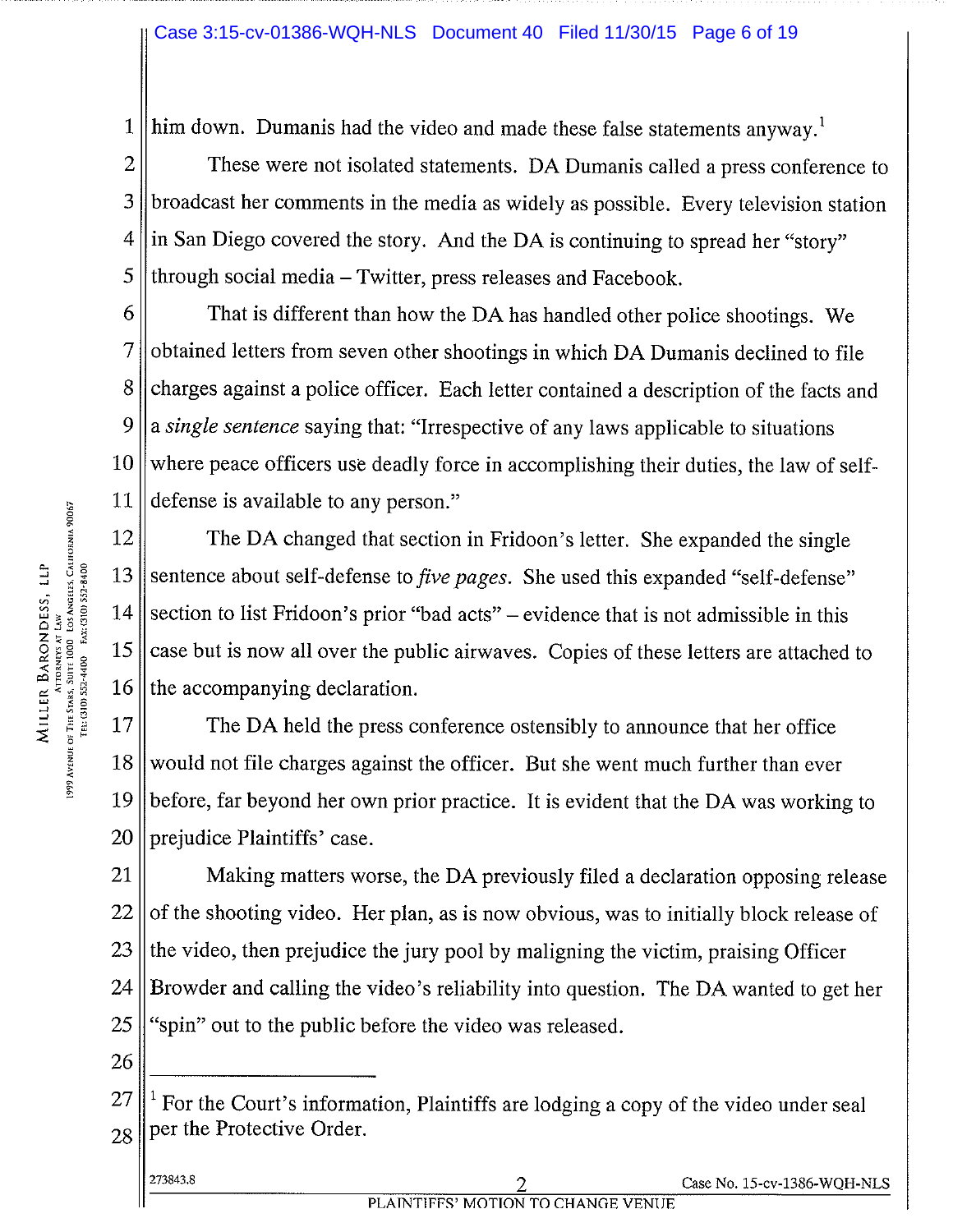DA Dumanis also speaks out of both sides of her mouth. She wrote an Op-Ed 2 piece on August 21, 2015 in the San Diego Union-Tribune advocating that the video of the shooting not be released to the public so as not to prejudice a potential jury | pool against Officer Browder. She further stated in the Op-Ed that if she released | the video and the officer was charged with a crime, "we could be accused of 6 prosecutorial misconduct because of improper pretrial publicity."

7 While trumpeting her ethical obligations in opposing release of the video, she 8 then ignored her ethical duties by creating massive pretrial publicity in favor of 9 | Officer Browder and against the victim. Perhaps the height of hypocrisy, Dumanis 10 further stated that "We don't try our cases in the media..."

11 The DA's press conference has tainted the jury pool. For example, the 12 Union-Tribune reported on the DA's media blitz and called Fridoon a "menacing"  $14$  supported by the evidence [the DA] cites."

 $\frac{1}{2}$ <br>  $\frac{1}{2}$ <br>  $\frac{1}{2}$ <br>  $\frac{1}{2}$ <br>  $\frac{1}{2}$ <br>  $\frac{1}{2}$ <br>  $\frac{1}{2}$ <br>  $\frac{1}{2}$ <br>  $\frac{1}{2}$ <br>  $\frac{1}{2}$ <br>  $\frac{1}{2}$ <br>  $\frac{1}{2}$ <br>  $\frac{1}{2}$ <br>  $\frac{1}{2}$ <br>  $\frac{1}{2}$ <br>  $\frac{1}{2}$ <br>  $\frac{1}{2}$ <br>  $\frac{1}{2}$ <br>  $\frac{1}{2}$ <br>  $\frac{1}{2}$ <br> 15 San Diego jurors cannot be expected to ignore those statements, or the 16 Substantial inadmissible evidence the DA publicized. The DA is the people's  $17$  elected public prosecutor. As such, the DA is well known and held in high esteem. 18 She is held to strict ethical rules. Her media blitz violated ethical rules. It 19 permeated the community and poisoned the jury pool.

20 Voir dire will not cure the problem. Even before the DA's outburst, there was  $21$  significant media coverage of the shooting. We cannot just ask potential jurors if  $22$  they have seen the media coverage. We will have to dig deeper and ask them, 23 specifically, if they saw the DA's press conference, letter or tweets, or the news  $24$  stories that reported on them; and this inquiry likely will compound the problem. 25 This presents an intractable and insolvable dilemma.

26 Transferring this case is the only way to ensure that Plaintiffs will get a fair  $27$  ftrial. A jury outside San Diego is less likely to have seen the press coverage of the  $28$  shooting and less likely to be prejudiced by the DA's false and inflammatory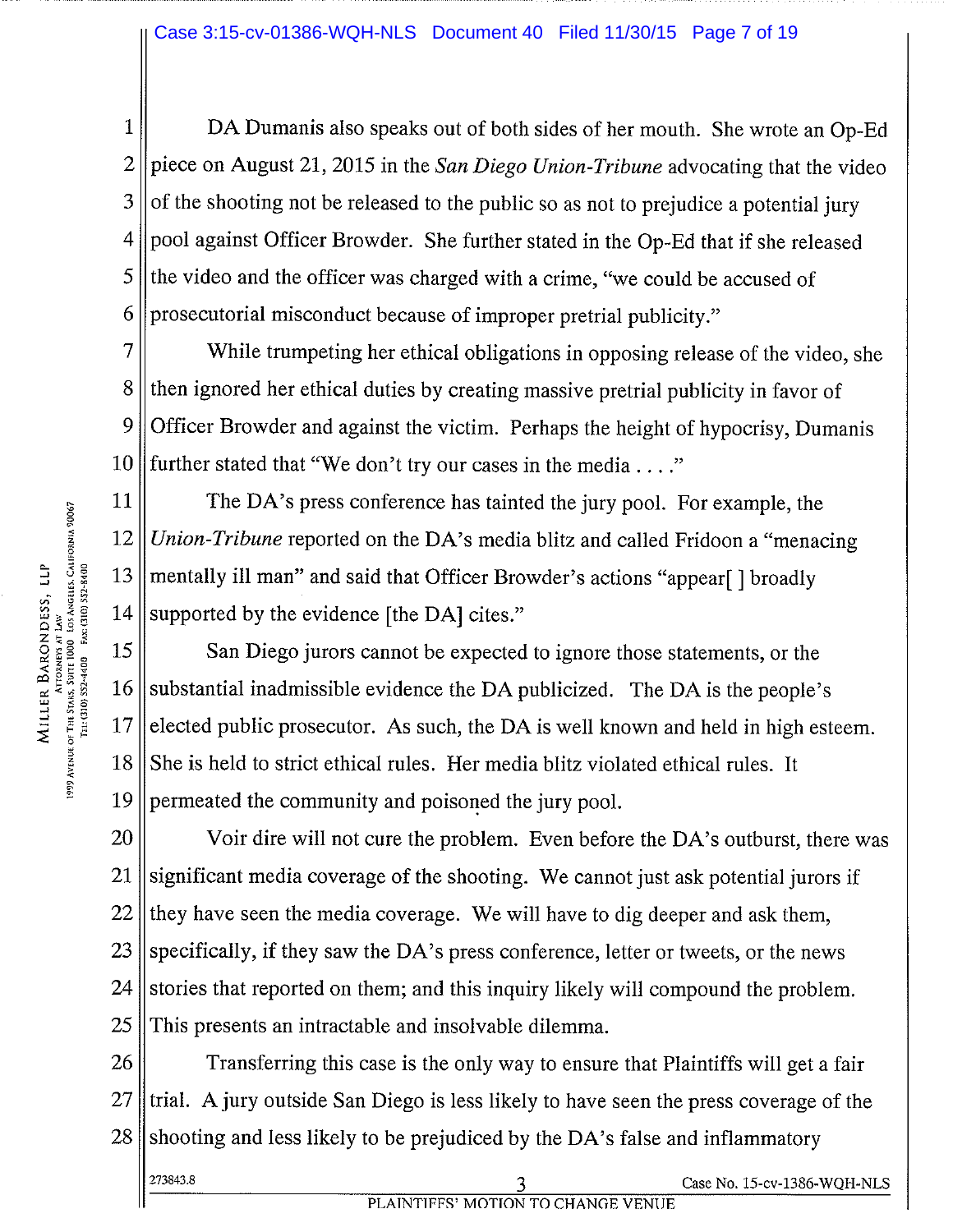#### Case 3:15-cv-01386-WQH-NLS Document 40 Filed 11/30/15 Page 8 of 19

 $1$  statements. We therefore will not have to voir dire prospective jurors outside San  $2 \parallel$  Diego about whether they saw the DA's press conference.

3 III. FACTS OF THE CASE

## $4 \parallel$  A. The Shooting

 $5 \parallel$  Fridoon was the Nehads' eldest child and only son. He suffered from mental 6 || illness and Post-Traumatic Stress Disorder ("PTSD") resulting from his forced  $7$  service and capture in the Afghani civil war. He was trying to get his life together.

8 | Around midnight on April 30, 2015, Fridoon was walking in downtown San 9 Diego. Officer Browder responded to <sup>a</sup> 911 call. When he arrived, he drove his car  $10 \parallel$  up an alley between a bookstore and another business ("KECO").

11 Fridoon was walking up the alley. He was at least 100 feet away from the  $12$  police car when Browder first saw him. Fridoon was walking at a casual pace,

 $\frac{1}{2}$ <br>  $\frac{1}{2}$ <br>  $\frac{1}{2}$ <br>  $\frac{1}{2}$ <br>  $\frac{1}{2}$ <br>  $\frac{1}{2}$ <br>  $\frac{1}{2}$ <br>  $\frac{1}{2}$ <br>  $\frac{1}{2}$ <br>  $\frac{1}{2}$ <br>  $\frac{1}{2}$ <br>  $\frac{1}{2}$ <br>  $\frac{1}{2}$ <br>  $\frac{1}{2}$ <br>  $\frac{1}{2}$ <br>  $\frac{1}{2}$ <br>  $\frac{1}{2}$ <br>  $\frac{1}{2}$ <br>  $\frac{1}{2}$ <br>  $\frac{1}{2}$ <br> When Fridoon was about 30 feet away, Browder opened his car door and got || out. He did not turn the flashing red lights on. He did not use his siren. He did not 16 activate his body video cam, contrary to SDPD policy. His high-beams were shining on Fridoon, who likely did not even know he was approaching a police | officer.

19 About 25 feet away, Fridoon slowed and came to <sup>a</sup> stop. He did not make  $20$  || any aggressive movements or threatening gestures. He was not armed. He was  $21$  || holding a blue pen. This is all evident from the video.

 Browder thereupon drew his side-arm and fired, hitting Fridoon in the chest. Browder did not get into a shooting stance. He did not put both hands on the 24 weapon. He just raised the gun and fired with one hand. Fridoon was pronounced  $\parallel$  dead at UCSD Medical Center shortly thereafter.

## 26 **B.** The SDPD's Actions After the Shooting

27 The SDPD knew that Fridoon was not armed. Nonetheless, the day after the  $28$  shooting, the SDPD tried to "spin" the story against Fridoon, falsely suggesting to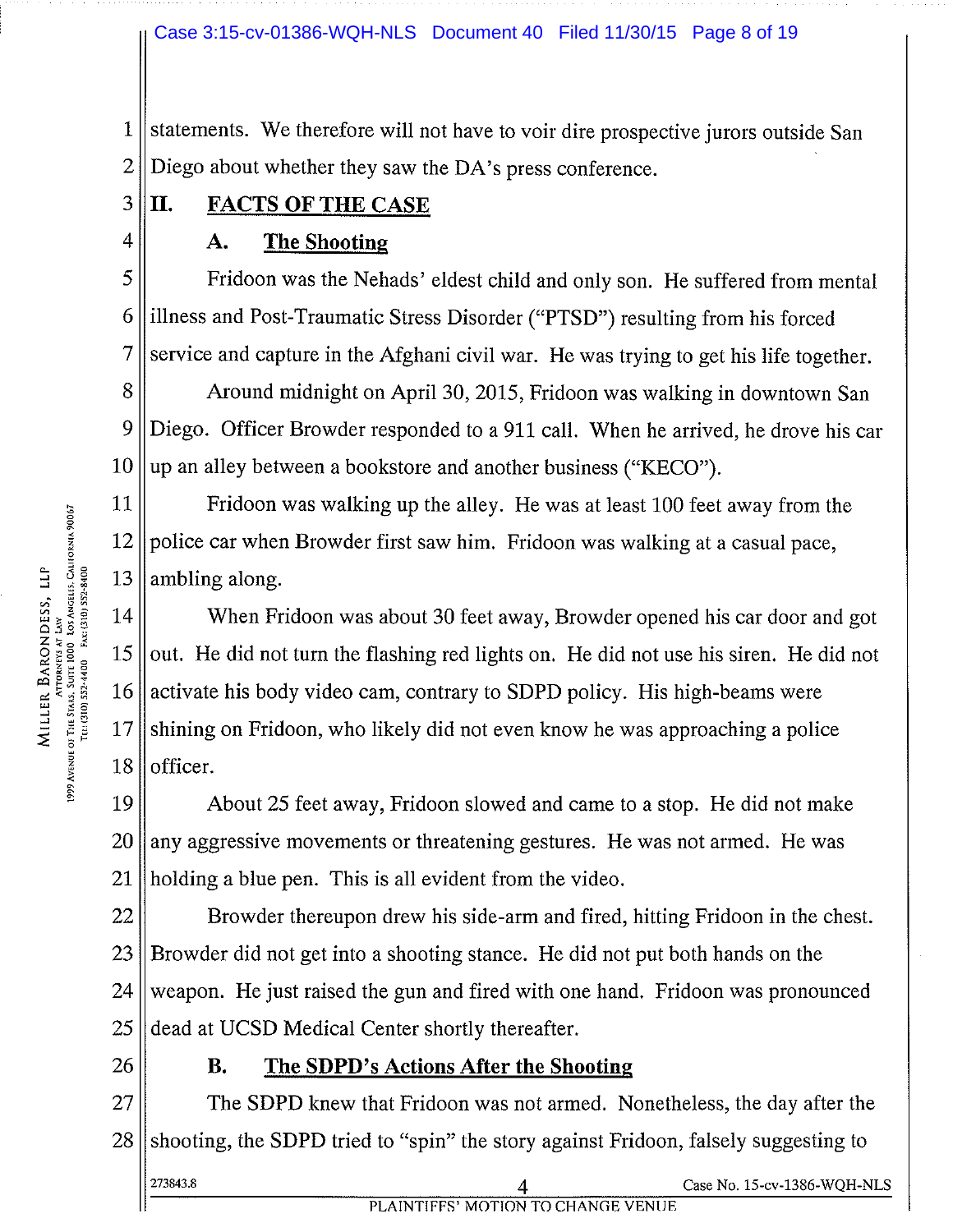$1$  || his family and the media that he had a knife.

2 || The SDPD also falsely claimed that Fridoon was threatening Browder. The  $3 \parallel$  SDPD knew its claim was false because the police had possession of the video.

 $4 \parallel$  The police measured the distance between Browder and Fridoon. It was 25  $5$  || feet. Yet, in its post-shooting comments, the SDPD said the distance was 10 to 15 6 feet and that Fridoon "charged" at Browder – both falsehoods.

 $7 \parallel$  After the shooting, the SDPD did not sequester Browder or test him for drugs 8 || or alcohol. It did not give him a Lybarger warning. In fact, a few hours after the 9 Shooting, when Browder was about to be interviewed by a detective, a union 10 attorney intervened and stopped the questions. The only question asked was

<sup>32</sup><br>
<sup>32</sup><br>
<sup>32</sup><br>
<sup>32</sup><br>
<sup>32</sup><br>
<sup>33</sup><br>
<sup>33</sup><br>
<sup>33</sup><br>
<sup>33</sup><br>
<sup>33</sup><br>
<sup>33</sup><br>
<sup>34</sup><br>
<sup>34</sup><br>
<sup>34</sup><br>
<sup>35</sup><br>
<sup>34</sup><br>
<sup>35</sup><br>
<sup>35</sup><br>
<sup>35</sup><br>
<sup>35</sup><br>
<sup>35</sup><br>
<sup>35</sup><br>
<sup>35</sup><br>
<sup>35</sup><br>
<sup>35</sup><br>
<sup>35</sup><br>
<sup>35</sup><br>
<sup>35</sup><br>
<sup>35</sup><br>
<sup>35</sup><br>
<sup>35</sup><br>
<sup>35</sup><br>
<sup>35</sup><br>
<sup>35</sup><br>
<sup>35</sup><br>
<sup>35</sup><br>
<sup>35</sup><br>  $||12||$  Browder was wearing a body camera on April 30. But he did not activate it. 13 He violated the SDPD policy that officers "shall" activate their body cams before an  $\frac{1}{2}$   $\frac{3}{8}$   $\frac{2}{8}$   $\frac{3}{8}$   $\frac{3}{8}$   $\frac{3}{8}$   $\frac{3}{8}$   $\frac{3}{8}$   $\frac{3}{8}$   $\frac{3}{8}$   $\frac{3}{8}$   $\frac{3}{8}$   $\frac{3}{8}$   $\frac{3}{8}$   $\frac{3}{8}$   $\frac{3}{8}$   $\frac{3}{8}$   $\frac{3}{8}$   $\frac{3}{8}$   $\frac{3}{8}$   $\frac{3}{8}$   $\frac{3}{8}$   $15$  Browder. He is back on the street.

## 16 || C. Initial Media Coverage

 $~17$  |  $~$  Right after the shooting, in May 2015, there was significant media coverage.  $18$  The initial coverage focused on the facts – the circumstances of the shooting, the  $19$  existence of the video and Browder's failure to activate his body camera. 20 (Declaration of Scott J. Street, dated Nov. 30, 2015 ("Street Decl."), Exhs. O-BB.)

 $21$  || At the end of May, Plaintiffs filed an administrative claim for damages with  $22$  the City. It was denied. The press continued to cover the story but, like the initial 23 || coverage, focused on what occurred.  $(Id., Ex$ hs. CC-II.)

## $24$   $\parallel$  **D.** This Lawsuit

25 ||<br>
Plaintiffs filed this case in June 2015. The police would not give them the  $26$  video until they filed a lawsuit. After seeing the video, Plaintiffs filed an amended  $27$  | complaint.

28 The Defendants filed their first answer. Their story was simple: Fridoon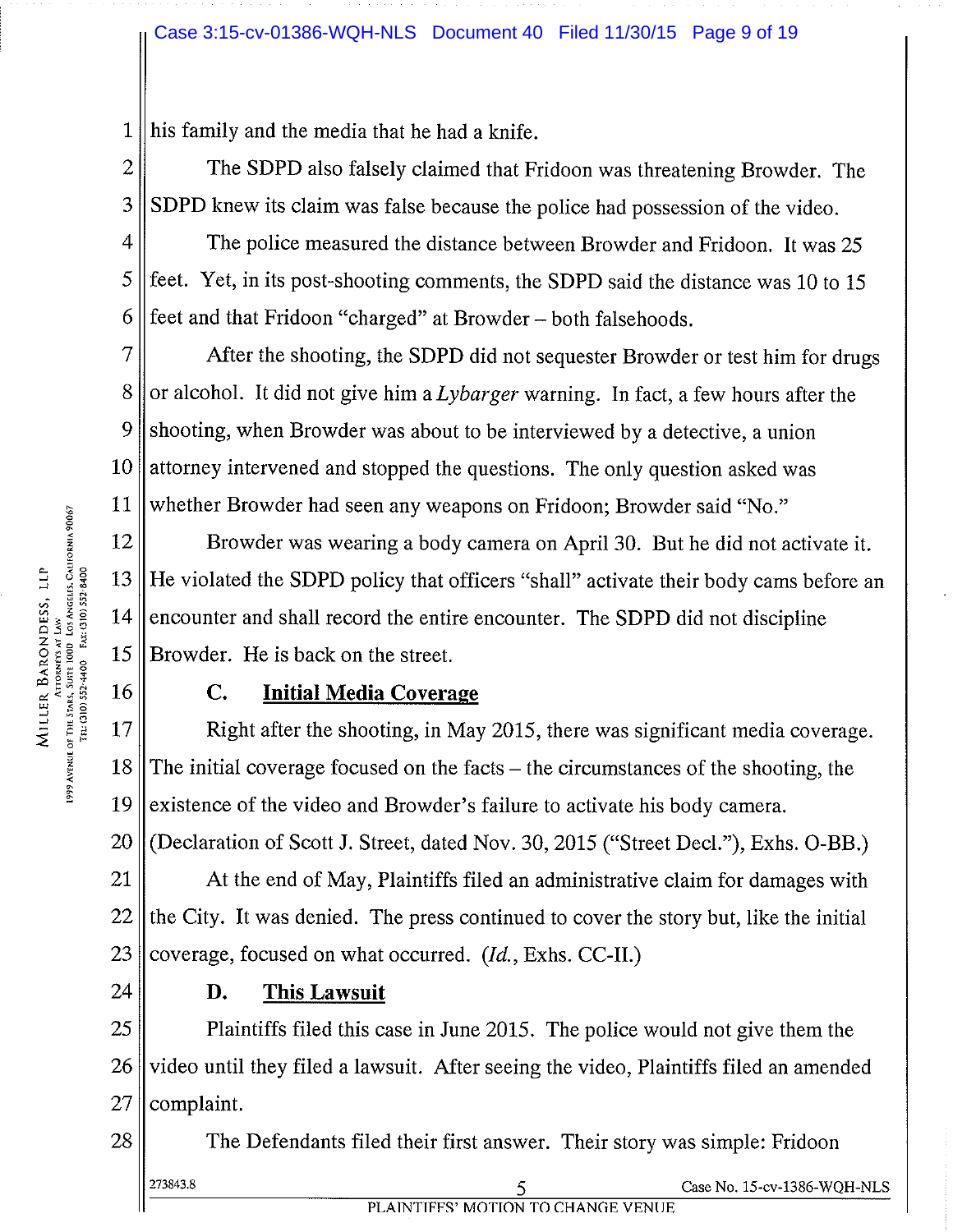#### Case 3:15-cv-01386-WQH-NLS Document 40 Filed 11/30/15 Page 10 of 19

<sup>1</sup> "brandished <sup>a</sup> metallic pen that appeared to be a knife." Then Fridoon "closed the 2 substantial distance between himself and Officer Browder to between 10 and 15  $3$  feet," and Browder shot him. (Dkt. 15, ¶ 30.)

4 After Defendants filed that answer, they gave Plaintiffs a copy of the SDPD's 5 investigation book. The "investigation" appeared to be <sup>a</sup> rubber-stamp. Therefore, 6 Plaintiffs filed <sup>a</sup> Second Amended Complaint ("SAC") adding claims against the 7 City and Police Chief Shelley Zimmerman.

8 **Defendants thereupon** *changed* their story. They filed a new, second answer. 9 This time they alleged that Browder "got out of his car when [Fridoon] had closed 10 the gap between them to between 20 to 30 feet; that Officer Browder loudly and 11 clearly ordered [Fridoon] to stop and to 'drop it' or 'drop the knife'; that [Fridoon] 12 continued moving toward Officer Browder, wielding what [he] represented to be a 13 || knife; and that when [Fridoon] failed to obey the officer's unmistakable and 14 unequivocal commands, Officer Browder drew his gun and shot [Fridoon] at <sup>a</sup> 15 distance of approximately 15 to 17 feet." (Dkt. 36,  $\overline{15}$ .) <sup>~</sup> <sup>~</sup> 17 Ten days after Defendants filed their new answer, on November 9, 2015, DA

## 16 **E.** The DA's Media Campaign in November 2015

18 Dumanis held her press conference. Every television station in San Diego covered 19 the event, plus the Union-Tribune and other San Diego media. It was the lead story  $20$  on the evening news. The DA also issued a 15-page letter about the shooting, plus a 21 | press release and tweets. (Street Decl., Exhs. C-F.)

 $22$  The DA's press campaign was aggressive; she made comments about  $23$  || Fridoon, as follows:

- 24  $\parallel$  Identified 18 prior violent incidents involving Fridoon, going back to 25 || 2004, and described details of the incidents (including statements 26 || allegedly made by Fridoon and his family) (Street Decl., Exh. C ["DA 27 || Letter", at 10-13);
- 28  $\parallel$  Called Fridoon a drug addict who was a threat to the community (id. at  $\sigma$  Case No. 15-cv-1386-WQH-NLS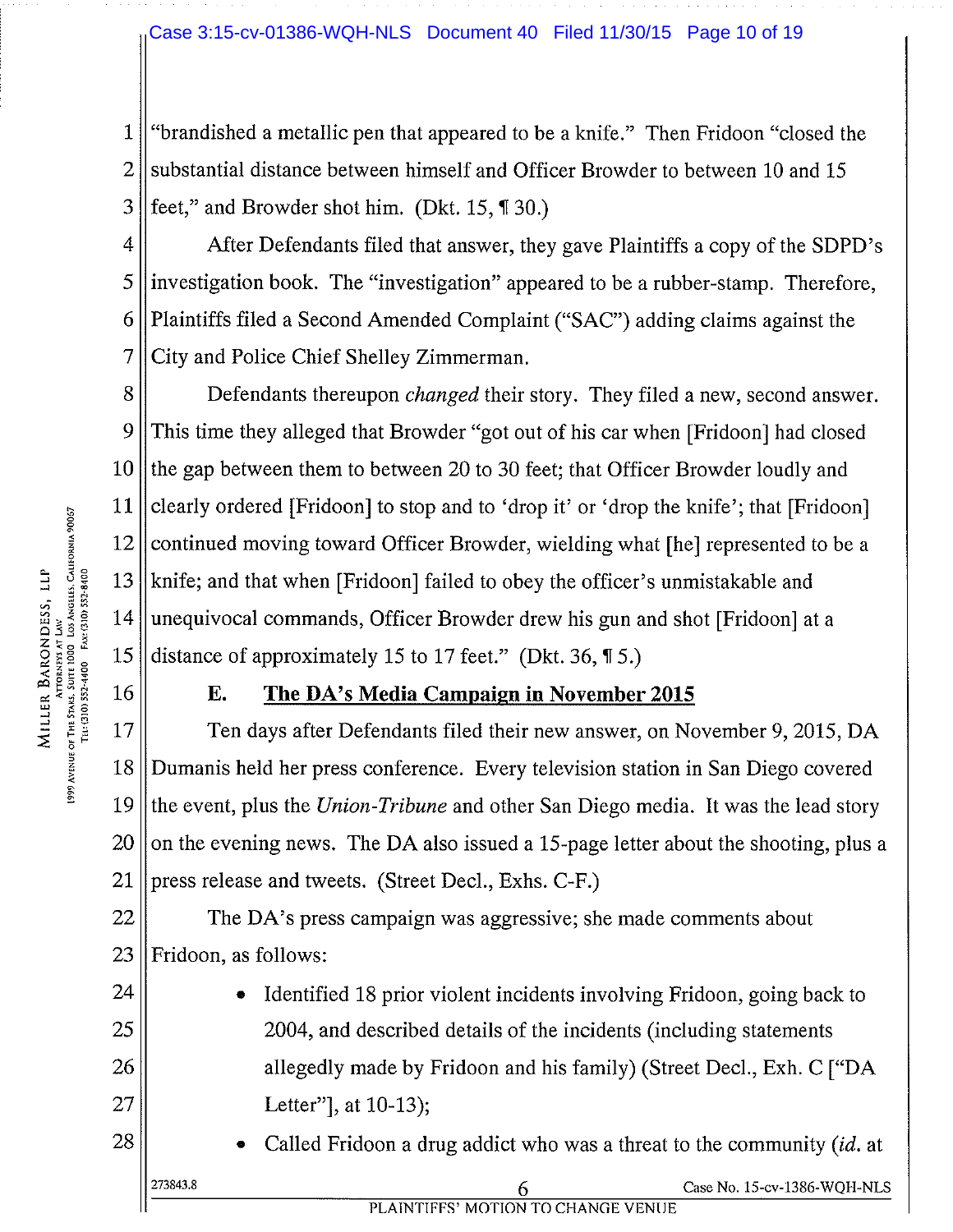$1 \parallel$  13);

- 2  $\parallel$  Said Fridoon "was not taking any appropriate medications to treat his  $3 \parallel$  bipolar disorder or schizophrenia" (id. at 14.)
- 4  $\parallel$  Said Fridoon "was not someone who could be reasoned with" (id.);
- $5 \parallel \bullet$  Called Fridoon's family "his most frequent victims" (id. at 10); and

**•** Speculated that Fridoon knew Browder was a police officer *(id.* at 6). Meanwhile, the DA lauded Browder as an "exemplary" officer who "has 8 dedicated himself to duty and has performed at the highest levels." (*Id.* at 14.) The DA even quoted Browder's performance reviews, saying he has "unparalleled  $\parallel$  officer safety skills" and that he is "firm and fair with suspects in criminal cases and 11 with the people he has arrested." (*Id.*) Thus, the DA demonized the victim and exhalted his assailant.

13 The DA also lied about the video. She said the video "shows Mr. Nehad may 14 have slowed down slightly in his last step, but he did not stop advancing toward 15 Officer Browder" and that the video "shows when Nehad was shot he was still in 16 || mid-stride." (Id. at 8; see also id. at 1 ["At no point did Nehad stop walking toward  $17$  | Browder."].) This is false. The video shows that Fridoon had come to a *stop* before  $18$  Browder shot him. The DA thus falsified evidence in her zeal to exonerate the 19 || officer and convict the victim.

 In more aggressive advocacy, the DA called the reliability of the video into question, saying that it "captured this incident from one angle, high up on <sup>a</sup> pole, without audio." She impugned the video, saying it "can be misleading because of many factors." The DA tried to minimize the video, telling the public not to believe what they see.

25 Every piece of evidence the DA cited supported Browder. The DA did not  $26$  mention contrary evidence, such as witness statements that Fridoon was not  $27$  threatening anybody, that Browder himself did not remember saying anything to 28 Fridoon and that several witnesses believed Browder used excessive force.

273843.8 7 Case No. 15.cv.1386-WQH.NL5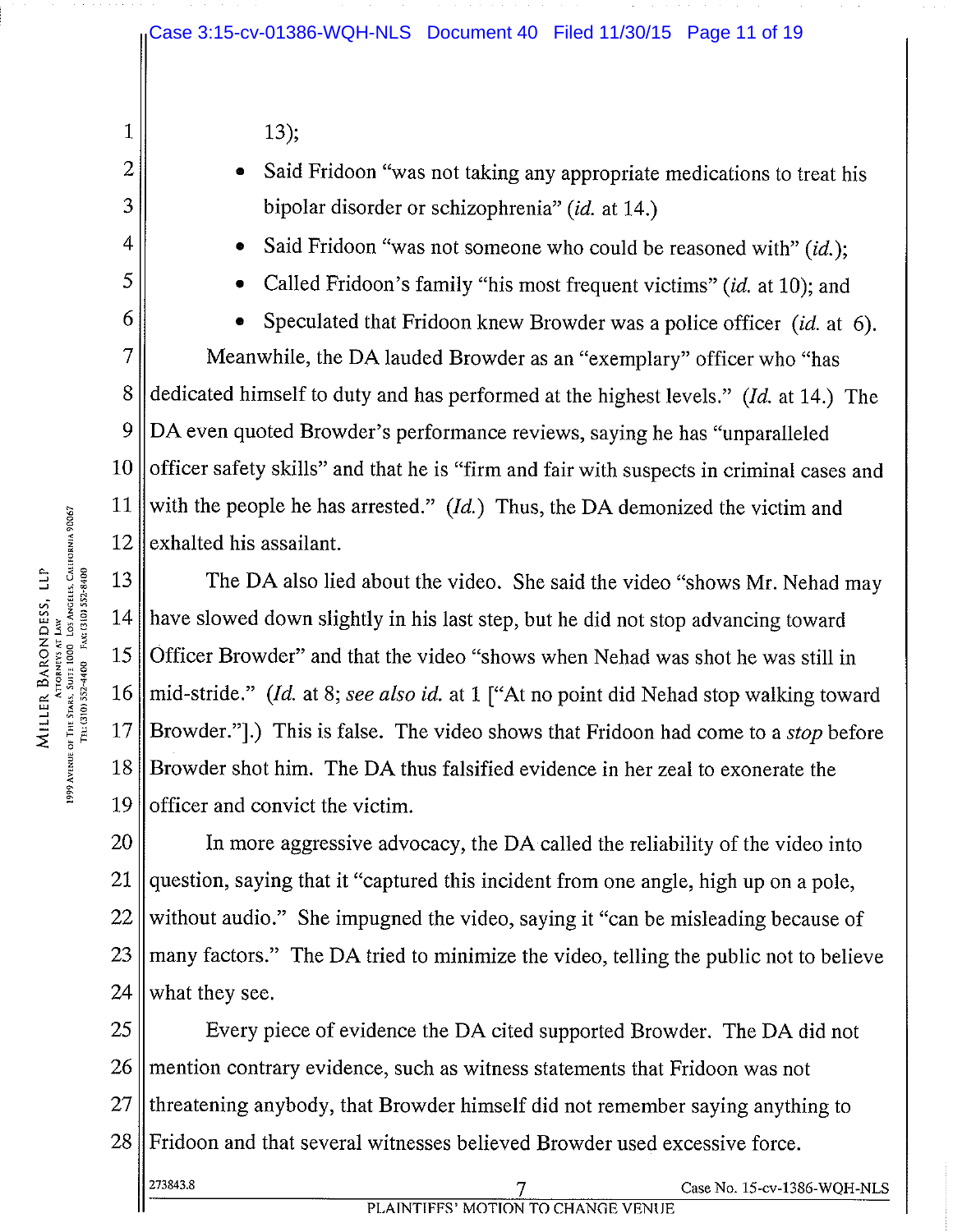1 These attacks are unlike how DA Dumanis has handled other police shootings. For example, her other declination letters have a description of the facts and a *single sentence* saying that: "Irrespective of any laws applicable to situations" where peace officers use deadly force in accomplishing their duties, the law of self-defense is available to any person." (Street Decl., Exh. JJ, at 4.)

6  $\parallel$  In Fridoon's letter, the DA expanded that sentence to a *five-page* diatribe  $7$  against Fridoon and in support of the officer. (DA Letter, at 9-14.) She listed  $8 \parallel$  Fridoon's prior "bad acts." And the DA said that a jury would be able to consider  $9$  that evidence when reviewing Browder's actions. Indeed, she put those statements 10 || in bold text. (*Id.* at 9.)

## 11  $\parallel$  F. The DA Is Manipulating the Court System

12 The DA, in effect, sought to convict Fridoon, and exonerate Browder, in the 13 court of public opinion. The DA's actions are especially disingenuous, as she 14 previously advocated that the video not be released. So, she seeks to suppress the <sup>~</sup> ~ <sup>15</sup> video while at the same time impugning it, to undermine its effect when it comes 16 l into evidence at trial.

17 **On September 4, 2015, the City of San Diego filed an opposition to prevent** 18 || release to the media of the video of Fridoon's shooting. (Dkt. 26). San Diego Chief 19 Deputy DA Paul Azevedo submitted <sup>a</sup> declaration in support of the City's 20 || opposition to release of the video. (Dkt. 26-1). Mr. Azevedo stated:

21 [P]rosecutors have <sup>a</sup> legal and ethical duty to ensure due 22 process. Prosecutors cannot properly make any out of court statements that a reasonable person would expect to be 23 disseminated by means of public communication which the  $24$  prosecutor knows or reasonably should know will have a substantial likelihood of materially prejudicing an 25 || adjudicative proceeding in the case. California Business and 26 Professions Code Section 6068. California Rules of Professional Conduct 5-120. California Constitution, Art. 1, 27 || Section 29. Should there be a determination that Officer  $28$  Browder's conduct was not lawful, and he was to be

273843.8 8 Case No. 15-cv-1386.WQH-NL5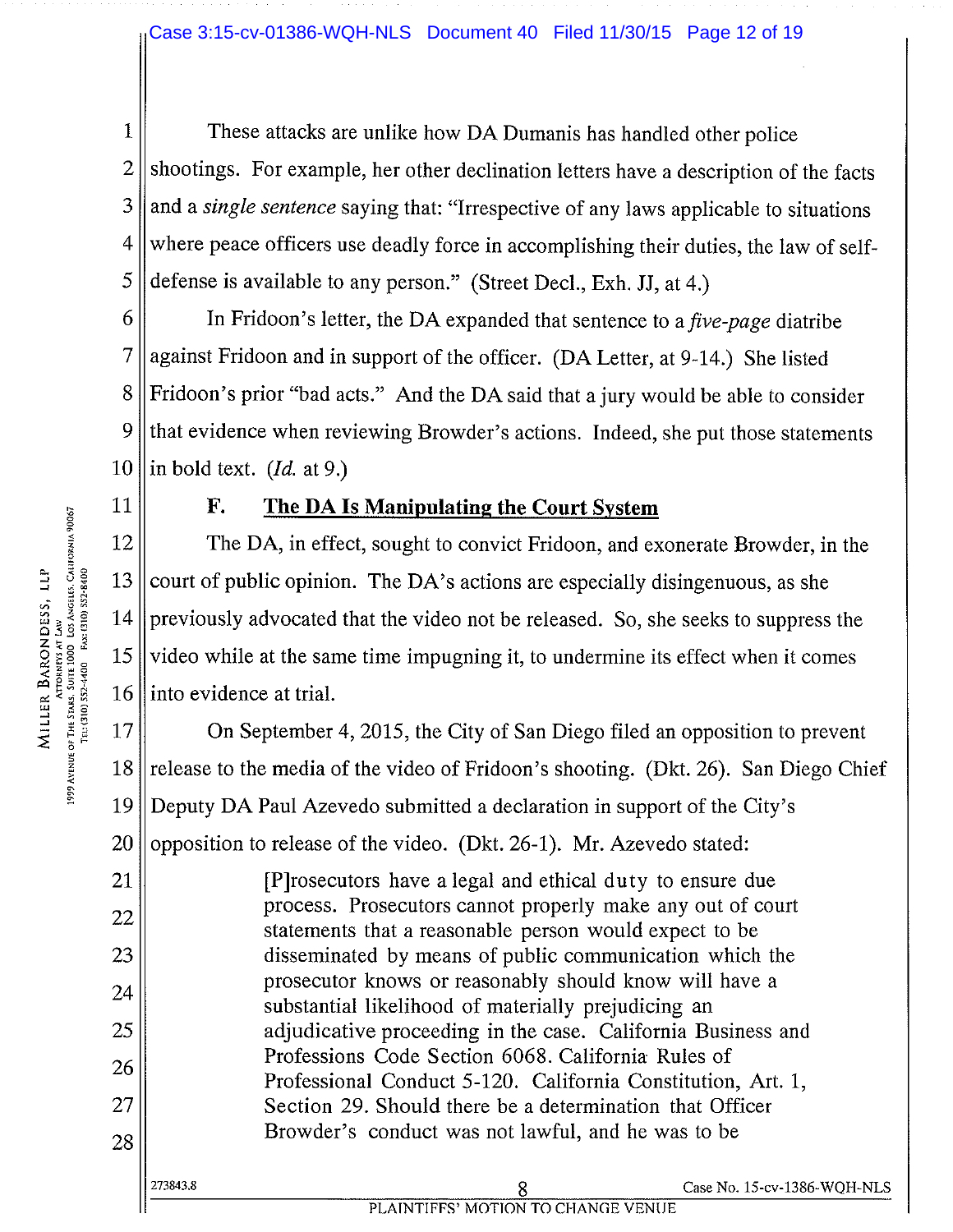<sup>1</sup> prosecuted, release of these materials could substantially  $2 \parallel$  prejudice his right to a fair trial. Further, in the event there is <sup>a</sup> determination of criminal liability, there is <sup>a</sup> risk of 3 ||

 $4 \parallel$  now.<br>The release of the video and statement by themselves 5 ||  $\begin{array}{c|c}\n6 & \text{without the context of the entire investigation. Only this} \\
\hline\n\end{array}$ 7 || surrounding the OIS would be made public. The media and  $8 \parallel$  the public would naturally be inclined to make certain conclusions from the materials. This could further undermine 9 || the officer's right to a fair trial by tainting a potential jury  $10$  pool.

11 (Street Decl., Exh. LL, at  $\P$ 1 6-7.) Well aware of the publicity surrounding this case, the DA sought to block release of the video so as not to "undermine the  $\parallel$  officer's right to a fair trial by tainting a potential jury pool." The DA, in effect, struck first by gratuitously attacking the victim while exalting and praising the  $\frac{1}{2}$ <br>  $\frac{1}{2}$ <br>  $\frac{1}{2}$ <br>  $\frac{1}{2}$ <br>  $\frac{1}{2}$ <br>  $\frac{1}{2}$ <br>  $\frac{1}{2}$ <br>  $\frac{1}{2}$ <br>  $\frac{1}{2}$ <br>  $\frac{1}{2}$ <br>  $\frac{1}{2}$ <br>  $\frac{1}{2}$ <br>  $\frac{1}{2}$ <br>  $\frac{1}{2}$ <br>  $\frac{1}{2}$ <br>  $\frac{1}{2}$ <br>  $\frac{1}{2}$ <br>  $\frac{1}{2}$ <br>  $\frac{1}{2}$ <br>  $\frac{1}{2}$ <br> civil trial while seeking to suppress release of the video.

17 **DA Dumanis speaks out of both sides of her mouth. She wrote an Op-Ed** 18 piece on August 21, 2015 in the San Diego Union-Tribune advocating that the video  $19$  of the shooting not be released to the public so as not to prejudice a potential jury 20 pool against Officer Browder. (Id., Exh. KK.) She further stated that if she released 21 the video and the officer was charged with a crime, "we could be accused of 22 || prosecutorial misconduct because of improper pretrial publicity." (*Id.*) Dumanis 23 stated that "We don't try our cases in the media...." (Id.)

 $24$  This is the height of dishonesty and hypocrisy. The DA's own statements  $25$  acknowledge that her media campaign was unethical and improper.

Attorneys at Law<br>1999 Avenue of The Stars, Suite 1000 Los Angeles, Calhornia 90067<br>- Tel: (310) 552-4400 – Fax: (310) 552-8400

## $26 \parallel$  G. The City Used the DA's Media Campaign to Taint the Jury Pool

 $27$  The City hired two trial consultants who submitted declarations in opposition  $28$  to the media's motion to release the video. (Street Decl., Exh. MM.) The City

273843.8 9 Case No. 15-cv-1386.WQH-NL5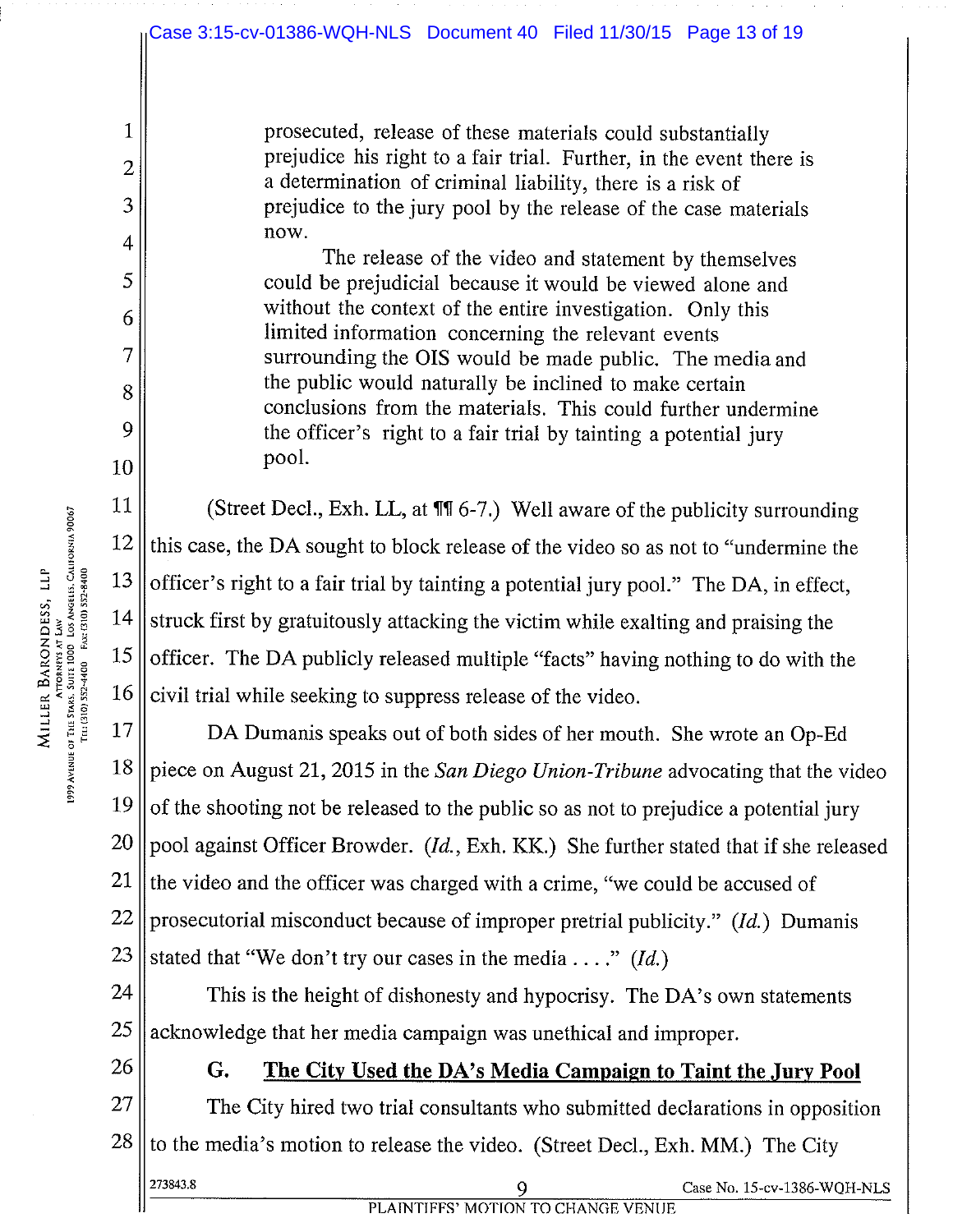#### Case 3:15-cv-01386-WQH-NLS Document 40 Filed 11/30/15 Page 14 of 19

<sup>1</sup> understood the importance of getting its story out before release of the video. Per  $2$  I trial consultant Will Rountree and Alexis Forbes:

3 ||  $\|4\|$  on the basis of information that is obtained early, and processed over <sup>a</sup> period of time. The Primacy Effects theory posits that 5 information an individual acquires early serves as a prism  $\begin{array}{c|l}\n6 & \text{through which the individual processes and understands} \\
\hline\n\end{array}$ 

 $8 \parallel$  (Id., ¶58.)

9 With the assistance of the DA, the City was able to take advantage of the  $10$  "primacy effects" by getting its story out to the public before release of the video. Per the City's own experts, this permanently taints the jury pool against Plaintiffs.

# $_{12}$ ||III. ARGUMENT

<sup>~</sup> \$ <sup>~</sup> 13 This is <sup>a</sup> high-profile case. The initial media coverage focused on the  $_{14}$  circumstances of the shooting. The DA changed the coverage. She attacked  $15$  Fridoon. She lied about the video. She exhalted the shooter.

 $16$  Voir dire will not cure the problem. It will not be enough just to ask potential jurors if they saw any media coverage of the shooting. We will have to ask them  $18$  specifically about the DA's press conference, letter and tweets.

17

Attorneys at Law<br>1999 Avenue of The Stars, Suite 1000 Los Angles, California 90067<br>Tel: (310) 552-4400 Fax: (310) 552-8400

7

11

# $\|19\|$  A. Inflammatory Pre-Trial Publicity Violates the Constitution

 "[T]here is a constitutional right to a fair trial in the non-criminal context."  $_{21}$  Koch v. Koch Indus., Inc., 2 F. Supp. 2d 1409, 1412 (D. Kan. 1998) (quotations omitted). Pervasive pre-trial publicity can interfere with that right. Thus, the Ninth Circuit has held that, "if pretrial publicity makes it impossible to seat an impartial  $_{24}$  jury, then the trial judge must grant the ... motion for a change of venue." Casey v.  $\parallel$  Moore, 386 F.3d 896, 906 (9th Cir. 2004); see also Gotbaum v. City of Phoenix, 617  $_{26}$  F. Supp. 2d 878, 881 (D. Ariz. 2008) (citing *Casey* and applying this standard in civil rights case).

 $28$  There are two types of prejudice from pretrial publicity: presumed prejudice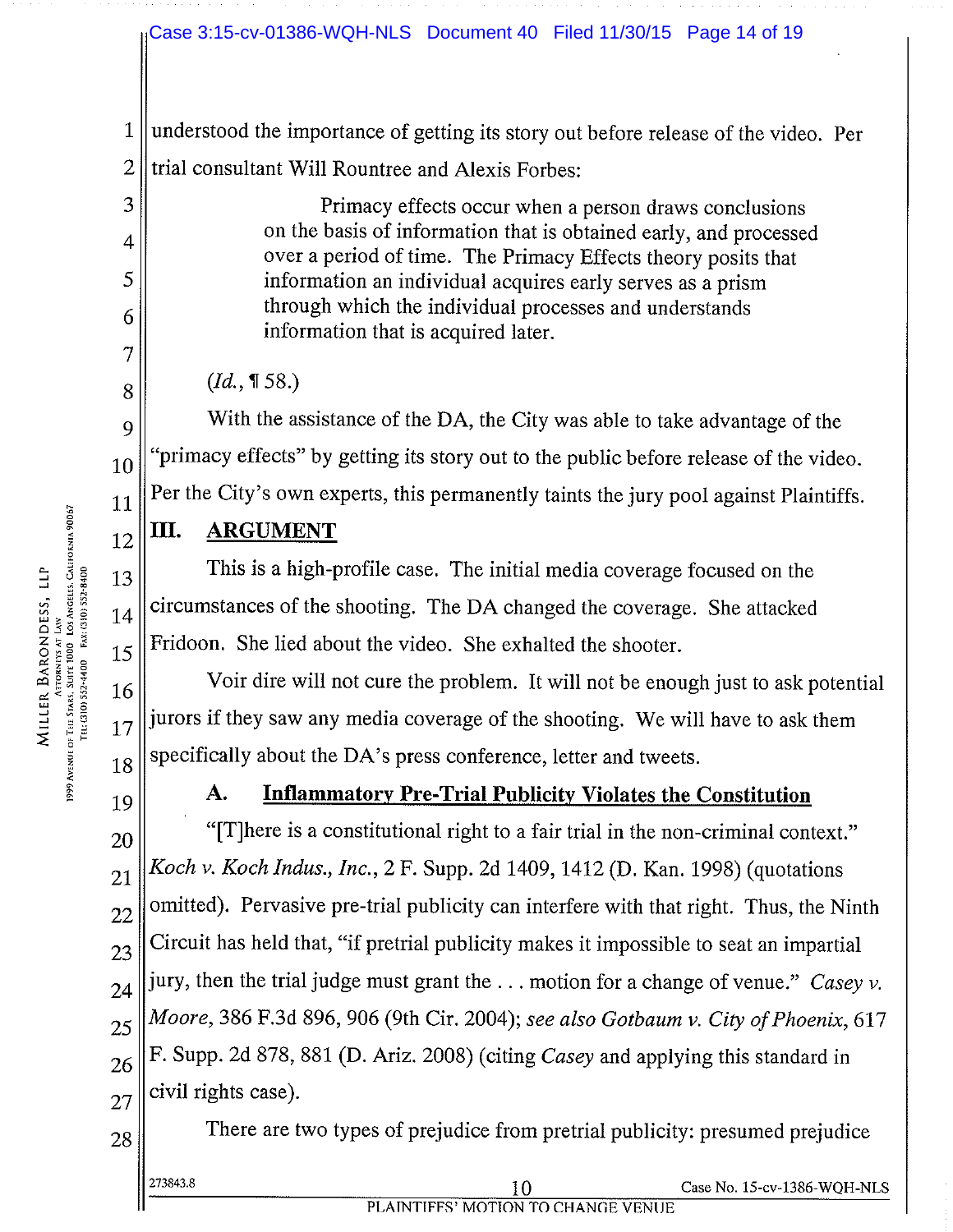#### Case 3:15-cv-01386-WQH-NLS Document 40 Filed 11/30/15 Page 15 of 19

 $1$  || and actual prejudice. Prejudice exists "where the record demonstrates that the  $2$  community has been saturated with prejudicial and inflammatory media publicity..  $3 \| \cdot \cdot \cdot$  Gotbaum, 617 F. Supp. 2d at 881.

4 | Not all publicity requires a change of venue. For example, courts have denied 5 || transfer requests when the publicity is "largely factual." Id. at 882; Nat'l Fuel Gas 6 || Co. v. U.S. Energy Savings Corp., No. 07-CV-440A(F), 2008 WL 2405725, at  $*6$  $7$  (W.D.N.Y. June 11, 2008) (denying motion to change venue where media coverage 8 lincluded only two old articles). But courts have found prejudice in high-profile 9 cases, where a public official made inflammatory and prejudicial comments about a 10 || party. Nevers v. Killinger, 990 F. Supp. 844, 855-63 (E.D. Mich. 1997).

#### 11 **B.** The DA Has Tainted the Jury Pool

12 The DA's press campaign was not "largely factual." The DA presented a 13 biased picture of the shooting, including <sup>a</sup> false description of the KECO video. The

**EXECUAL EXECUAL EXECUAL EVERT (NUTRE PARTISE LIFE DATA EXECUAL EXECUTE:**<br> **EXECUTE DA PARTISE CONFIDENCE CONFINSTANCE CONFINSTANCE CONFINSTRATION**<br> **EXECUTE:**<br> **EXECUTE CONFINSTRATION**<br> **EXECUTE:**<br> **EXECUTE CONFINSTRATIO**  $\frac{2}{3}$ <br>  $\frac{3}{3}$   $\frac{2}{3}$   $\frac{3}{3}$   $\frac{3}{3}$   $\frac{3}{3}$   $\frac{3}{3}$   $\frac{3}{3}$   $\frac{3}{3}$   $\frac{3}{3}$   $\frac{3}{3}$   $\frac{3}{3}$   $\frac{3}{3}$   $\frac{3}{3}$   $\frac{3}{3}$   $\frac{3}{3}$   $\frac{3}{3}$   $\frac{3}{3}$   $\frac{3}{3}$   $\frac{3}{3}$   $\frac{3}{3}$   $\frac{3}{3}$  16 violent criminal and drug addict who was not taking his medication and had 17  $\parallel$  terrorized his family, implying that he brought the shooting upon himself. Fridoon's  $18$  | prior acts are not admissible; only the circumstances of what occurred that night are 19 Televant. *Hyppolite v. Collins*, No. 11-CV-588 (WIG), 2015 WL 269219, at  $*1$  (D. 20 Conn. Jan. 21, 2015) (excluding evidence of plaintiff's criminal record in § 1983 21 || case because officers did not know about it).

 $22$  Similarly, Fridoon's drug use and mental condition cannot be used to show  $23$  that Browder acted reasonably, as Browder did not know about any of that at the 24 time. See id.; Watts v. Hollock, 2011 WL 6026998, at \*2 (M.D. Pa. Dec. 5, 2011)  $25$  (excluding evidence of plaintiff's use of marijuana on night before incident under 26 || Rule 403); Del Grosso v. City of Philadelphia, 2010 WL 3384822, at  $*3$  (E.D. Pa.  $27$   $\parallel$  Aug. 20, 2010) (excluding evidence of plaintiff's prior heroin use, which occurred 28 hours before altercation with police, because there was no tangible evidence that 273843.8 11 Case No. 15-cv-1386.WQH-NLS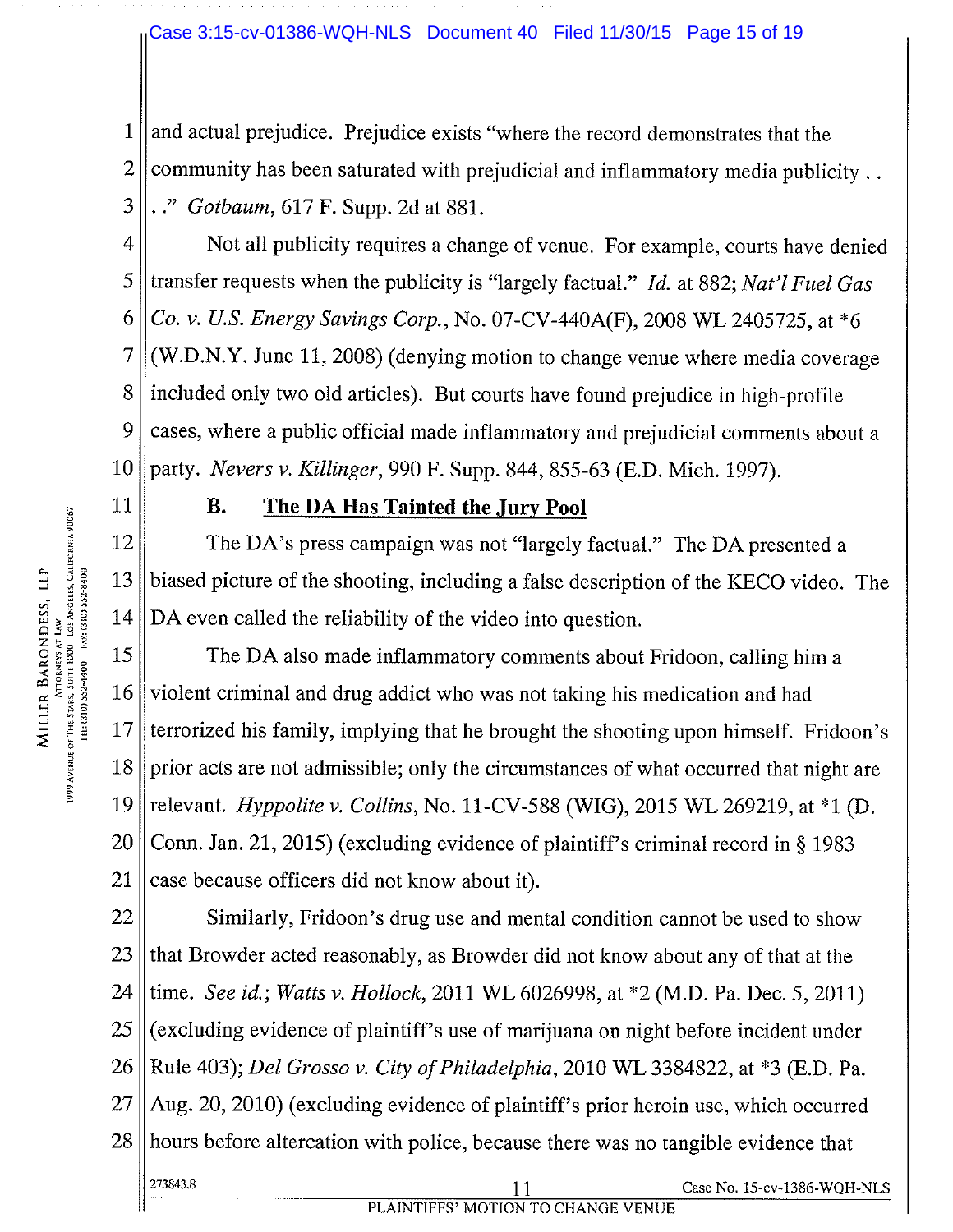<sup>1</sup> plaintiff was intoxicated during altercation or that it affected his actions).

 $2 \parallel$  This situation is similar to the one in *Nevers*, where a white Detroit police  $3$  | officer (Nevers) was convicted of murdering a black suspect (Green). The case  $4$  | occurred shortly after the Rodney King verdicts. It received widespread press  $5$  | coverage, most of which was negative and prejudicial toward the officer. 990 F. 6 Supp. at  $847-48$ .

7 ||<br>A federal court granted Nevers habeas relief based on inflammatory pre-trial 8 publicity. The media coverage there "was immediate and intense." Id. at 855. The 9 || articles showed "a community that was deeply prejudiced as to [Nevers's] guilt." 10 ||  $Id$ . at 862. The articles were laced with inflammatory and gratuitous comments by 11 || public officials. The mayor called Nevers a murderer. *Id.* The police chief also  $12$  made negative statements about Nevers and his partner. *Id.* at 863. Press articles 13 discussed inadmissible evidence. *Id.* 

 $|| \tT|$  The same is true here. The DA made inflammatory public statements about  $15$  Fridoon. She held a press conference and distorted the evidence of the shooting. 16 She called Fridoon a violent criminal and drug addict. She is all over social media  $17$  with her biased message, coming from no less than the County's top lawyer.

18 The DA is an elected public official. She has great power and attention and 19 respect. She is the top prosecutor for San Diego County. Her word carries weight.  $20$  People believe her and trust her. When she talks, people listen.

 $21$  As in *Nevers*, media coverage of the shooting now reflects the DA's message.  $22$  (Street Decl., Exh. G [editorial calling Fridoon a "menacing mentally ill man" 23 whose shooting was justified].) Also like in *Nevers*, this incident occurred during a 24 || highly emotional environment. There have been many police shootings around the  $25$  || country. The taint is indelible and is irreparably prejudicial.

## $26 \parallel$  C. The DA Violated Ethical Rules

27 || The DA's letter and media blitz were also unethical. They have created an  $28$  || unfair and hostile environment for Plaintiffs in San Diego.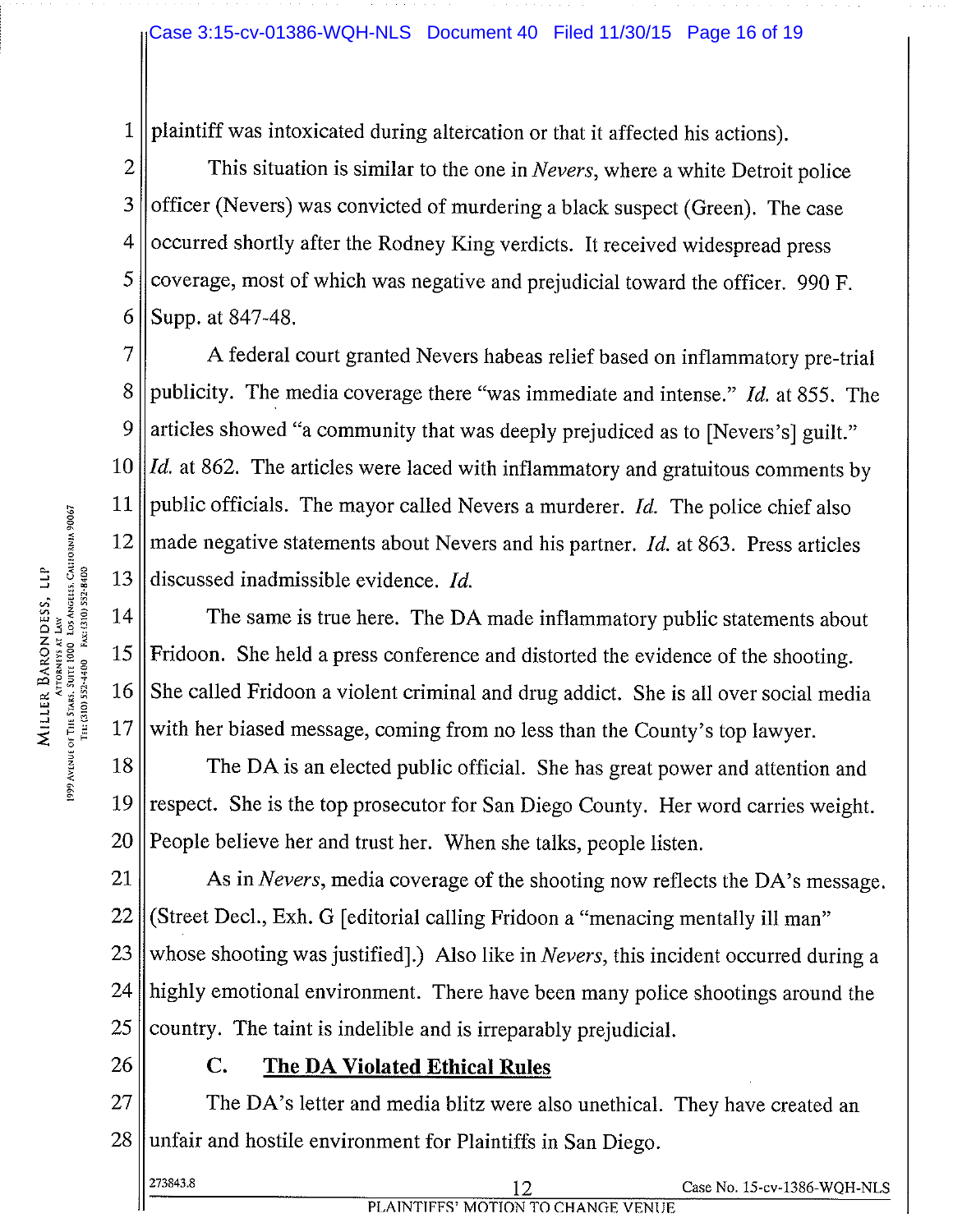#### Case 3:15-cv-01386-WQH-NLS Document 40 Filed 11/30/15 Page 17 of 19

1 | A "jury's verdict must be based on evidence received in open court, and not 2 from outside sources." Sheppard v. Maxwell, 384 U.S. 333, 351 (1966). Thus, an 3 attorney "shall not make an extrajudicial statement" – that is, a comment in the press  $4$  about a case – "if [the attorney] knows or reasonably should know that it will have a  $5$  substantial likelihood of materially prejudicing an adjudicative proceeding in the 6 || matter." California Rule of Professional Responsibility 5-120.

7 This is a strict rule: an attorney may comment on certain information, like the 8 status of an investigation or public records. Id. But an attorney cannot (1) "present 9 || 1 information clearly inadmissible as evidence in the matter for the purpose of 10 || proving or disproving a material fact in issue,"  $(2)$  "present | ] information the 11 member knows is false, deceptive, or the use of which would violate Business and 12 | Professions Code section 6068(d)" or (3) disclose confidential information. *Id.*,  $14$  that lawyer should not discuss "expected testimony of a party or witness").

2 Professions Code section 6068(d)" or (3) disclose confidential information. *Id.*,<br>  $\frac{3}{2}$   $\frac{2}{3}$   $\frac{2}{3}$  Discussion to Rule 5-120; see also ABA Model Rule Comments, § 1(also stating<br>  $\frac{3}{2}$   $\frac{2}{3}$   $\frac{2}{3$ 15 There are even *stricter* rules for prosecutors. "A prosecutor has the responsibility of a minister of justice and not simply that of an advocate." ABA Model Rules 3.8, comment. Thus, "except for statements that are necessary to inform the public of the nature and extent of the prosecutor's action and that serve a legitimate law enforcement purpose," a prosecutor should "refrain from making extrajudicial comments that have a substantial likelihood of heightening public 21 condemnation of the accused and [should] exercise reasonable care to prevent investigators, law enforcement personnel, employees or other persons assisting or associated with the prosecutor in a criminal case from making an extrajudicial 24 statement that the prosecutor would be prohibited from making under Rule 3.6 or this Rule." ABA Model Rule 3.8.

26 **Per Chief Deputy DA Paul Azevedo, "Prosecutors cannot properly make any**  $27$  out of court statements that a reasonable person would expect to be disseminated by 28 means of public communication which the prosecutor knows or reasonably should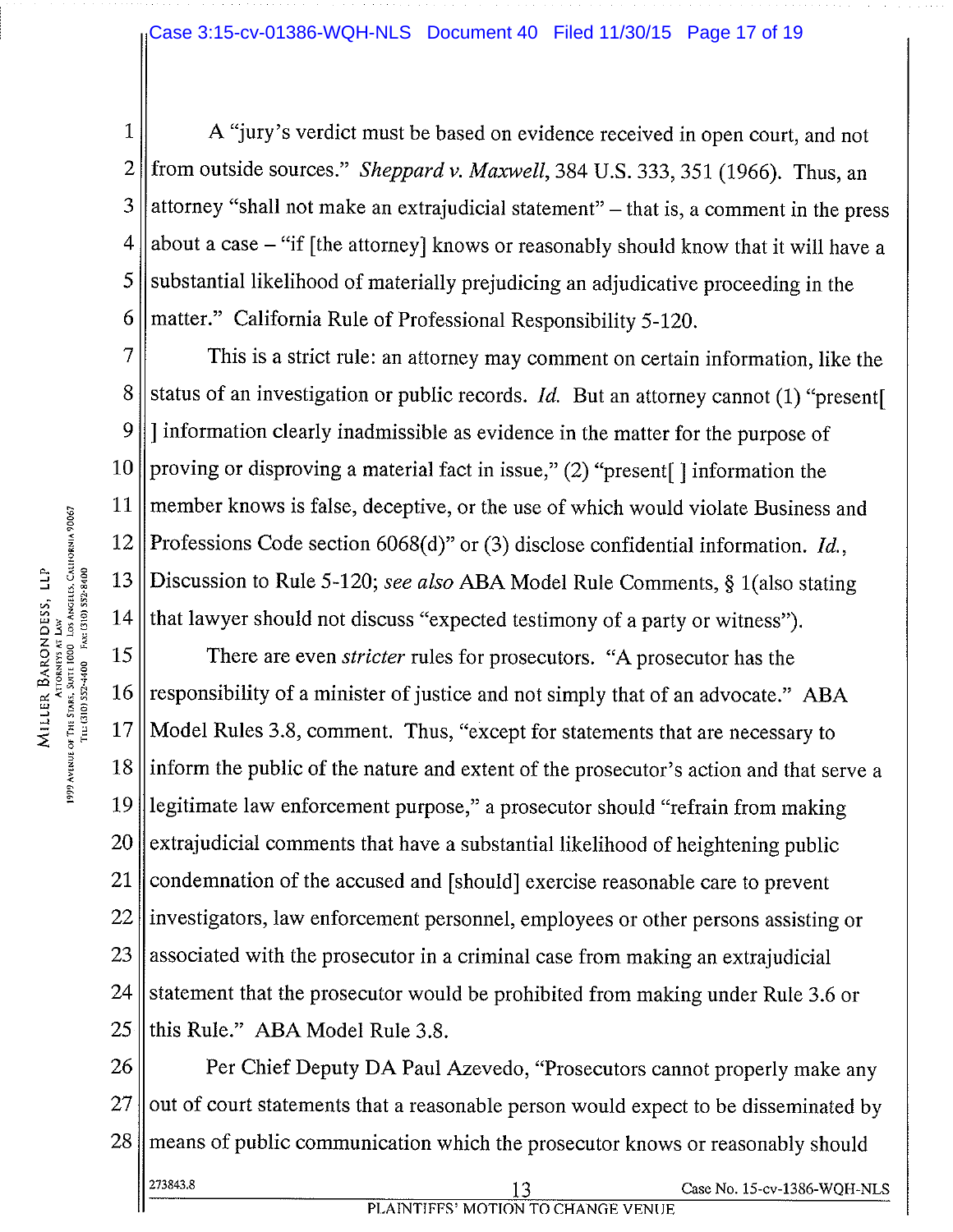#### Case 3:15-cv-01386-WQH-NLS Document 40 Filed 11/30/15 Page 18 of 19

 $1$  || know will have a substantial likelihood of materially prejudicing an adjudicative  $2 \parallel$  proceeding in the case. California Business and Professions Code section 3 6068. California Rules of Professional Conduct 5-120..." (Street Decl., Exh. LL, ¶  $4 \parallel 6$ .) DA Dumanis plainly violated these ethical rules.

 $5$  The DA also distorted the evidence of the shooting. She made inflammatory  $6$  comments about the victim, Fridoon, and released inadmissible evidence. Her  $7$  ethical breaches are over-the-top and underscore the prejudice to Plaintiffs.

8 The DA did not have to do those things to explain her decision. She could have just described the facts and her decision — like she did in the other seven letters we obtained. Indeed, the other letters are almost identical. They contain a description of the facts, plus the DA's decision. (Street Decl., Exh. JJ.) Fridoon's letter is the only one that discusses the victim's prior "acts," and the only one that

<sup>33</sup><br>
<sup>11</sup><br>
<sup>12</sup><br>
<sup>13</sup><br>
<sup>13</sup><br>
<sup>13</sup><br>
<sup>13</sup><br>
<sup>13</sup><br>
<sup>13</sup><br>
<sup>13</sup><br>
<sup>13</sup><br>
<sup>13</sup><br>
<sup>14</sup><br>
<sup>15</sup><br>
<sup>14</sup><br>
<sup>15</sup><br>
<sup>14</sup><br>
<sup>15</sup><br>
<sup>14</sup><br>
<sup>15</sup><br>
<sup>15</sup><br>
<sup>15</sup><br>
<sup>16</sup><br>
 DA spread her comments as widely as possible. She held a press conference and is<br>  $|| \cdot || \cdot ||$  It is the only letter that quotes the officer's performance reviews. It is the 15 || only letter that vouches for the officer's credibility. Unlike in other shootings, the 16 DA spread her comments as widely as possible. She held <sup>a</sup> press conference and is  $17$  all over social media. That was not necessary to explain her decision.

#### 18 **B.** D. Voir Dire Will Not Cure the Prejudice Caused by the DA

19 The Supreme Court has emphasized that, in trying to "cure" the effects of  $20$  || inflammatory pretrial publicity, the court must use "those remedial measures that 21 || will prevent the prejudice at its inception." Sheppard v. Maxwell, 384 U.S. 333, 362  $22 \parallel (1966)$ . Transferring this case outside San Diego is the way to do that.

  $\parallel$  Voir dire will not cure the prejudice. The City agrees. Per a declaration filed | by the City's two trial consulting experts, "A thorough and probing voir dire may || not be sufficient to overcome biases that media reports have generated." (Street || Decl., Exh. MM, at 15, 17.) The DA's press conference, letter and tweets are permanently on the Internet. So are the articles and news stories reporting on them. They will be seen by many San Diegans by the time this case goes to trial.

PLAINTIFFS' MOTION TO CHANGE VENUE